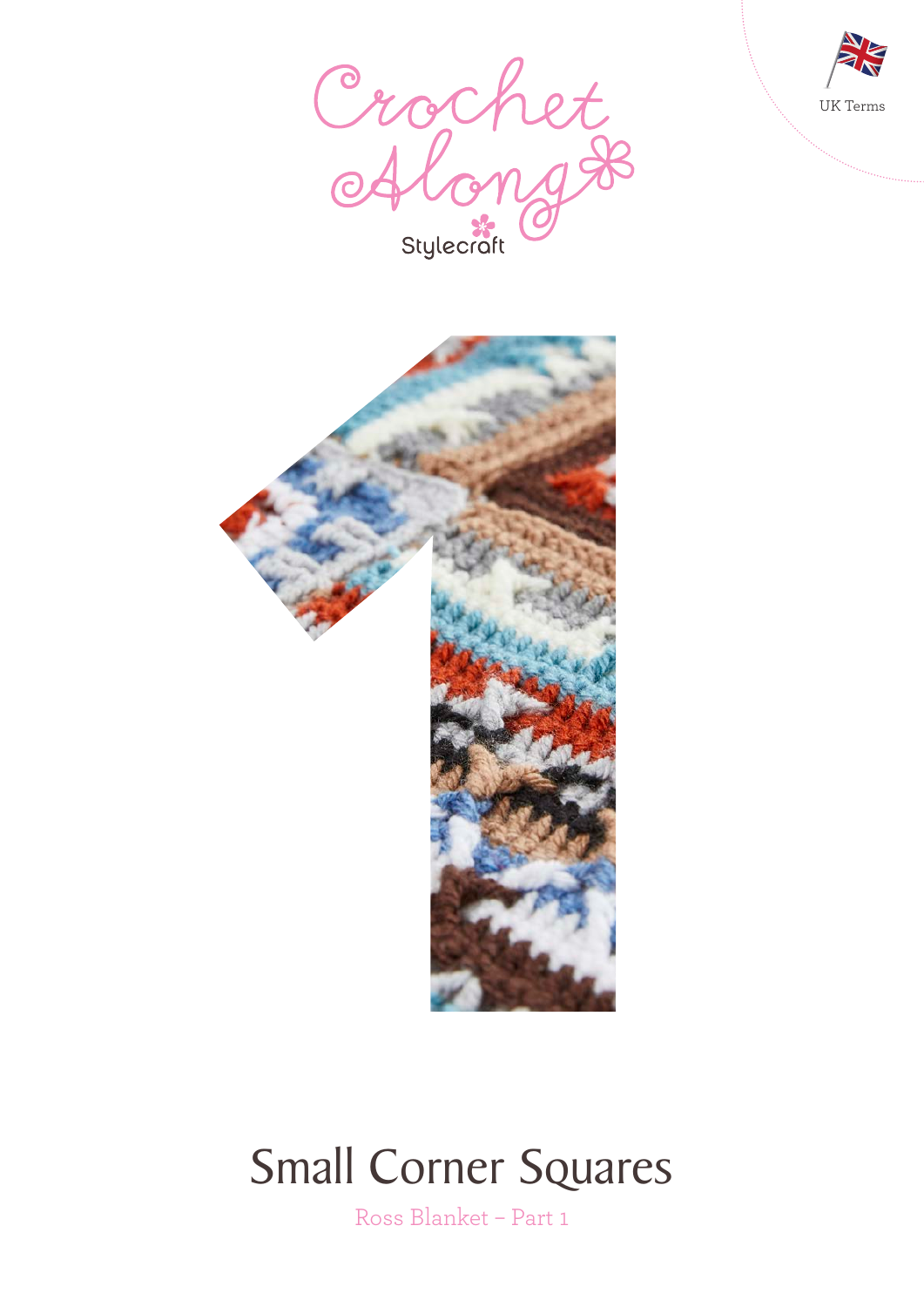Crochet Along &

Welcome to the start of the Ross Blanket Crochet Along designed by Catherine Bligh. Catherine has used Special DK for her blanket. A full list of the shades needed for the CAL is available on our website: http://www.stylecraft-yarns.co.uk/Crochet.htm

Over the next couple of months we will be bringing you seven patterns. The dates for your diary are: 18 July, 25 July, 1 August, 8 August, 15 August, and finally 22 August.

We will set out at the beginning of each block which colours and equipment you will need. We will always repeat abbreviations at the beginning of each pattern.

For general hints and tips please see our Crochet Along Introduction pdf which can be found here: http://www.stylecraft-yarns.co.uk/Crochet.htm



**Special DK colours used for Combination B (make 8):**



Copper



**White** 



1302 Denim

1203 Silver



## **EQUIPMENT**

4.5mm crochet hook Tapestry needle Stitch markers

### **MEASUREMENT**

4in/10cm square

#### **ABBREVIATIONS**

| sl st | slip stitch                        | fptr     | front post treble         |
|-------|------------------------------------|----------|---------------------------|
| ch    | chain                              | fpdtr    | front post double         |
| dc    | double crochet                     |          | treble                    |
| htr   | half treble                        | fptr2tog | work front post           |
| tr    | treble                             |          | treble decrease           |
| dtr   | treble crochet                     |          | across two stitches       |
|       | <b>bphtr</b> back post half treble |          | fpdtr2tog work front post |
|       | <b>bpdtr</b> back post double      |          | double treble             |
|       | treble                             |          | decrease across           |
|       |                                    |          | two stitches              |

1

### **NOTES:**

### **Fastening off and dealing with yarn ends**

In terms of fastening off, Catherine always uses the invisible join technique as she explains in her introduction. Catherine then sews the ends with a needle.

**WARNING – COPYRIGHT** This publication is protected by the law of copyright and may not be reproduced or copied either by photocopying or in any other way. Commercial use of either the patterns or the items made from them is strictly prohibited. All other rights are expressly reserved by Stylecraft.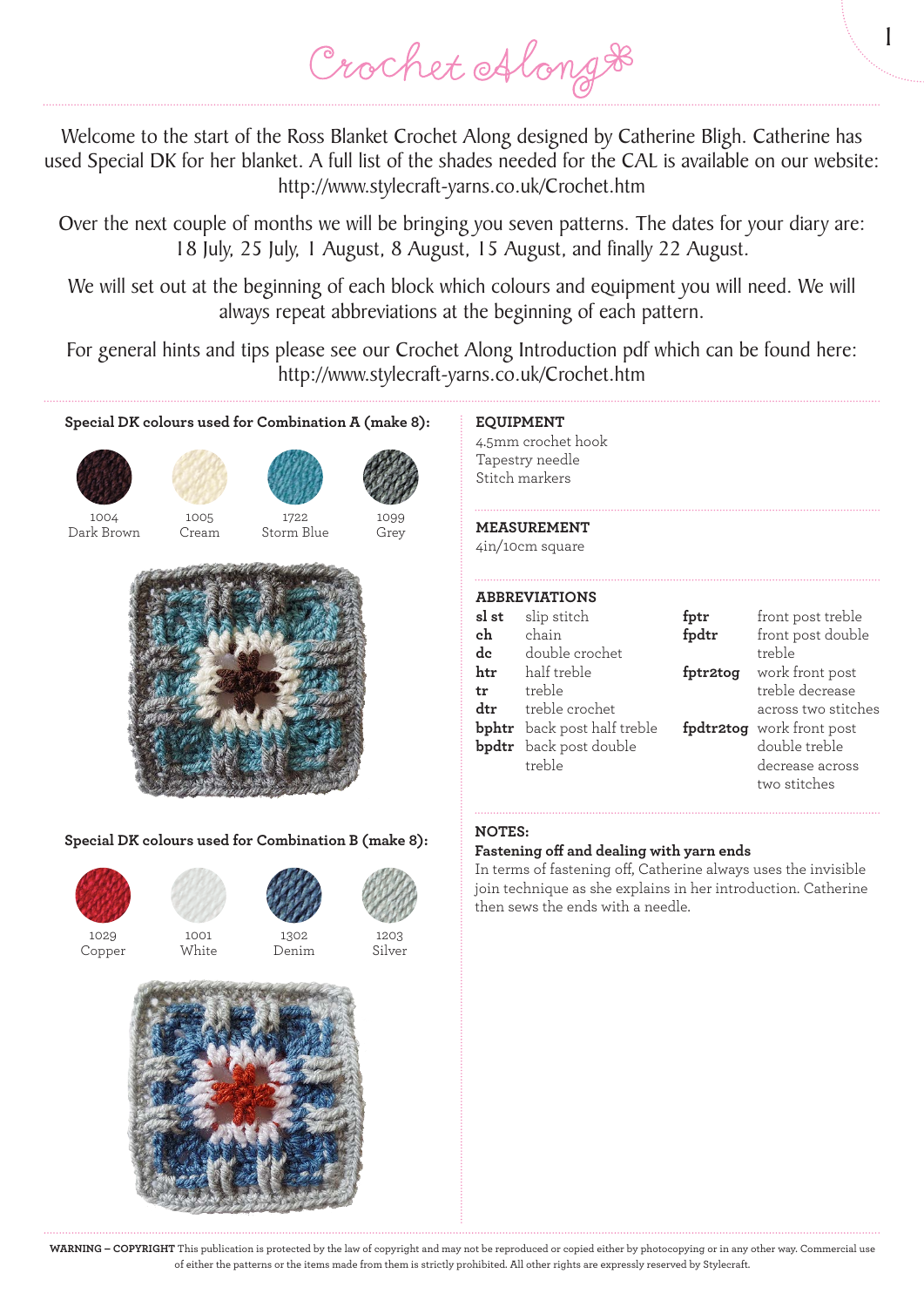Crochet Along #



## **Part 1 – Small Corner Squares (make 16)**

**Although every effort has been made to ensure that instructions are correct, Stylecraft cannot accept any liabilities. In the unlikely event that there are errors in the patterns we will work as quickly as possible to issue an addenda.**

**Stylecraft cannot accept responsibility for the result of using any other yarn.**